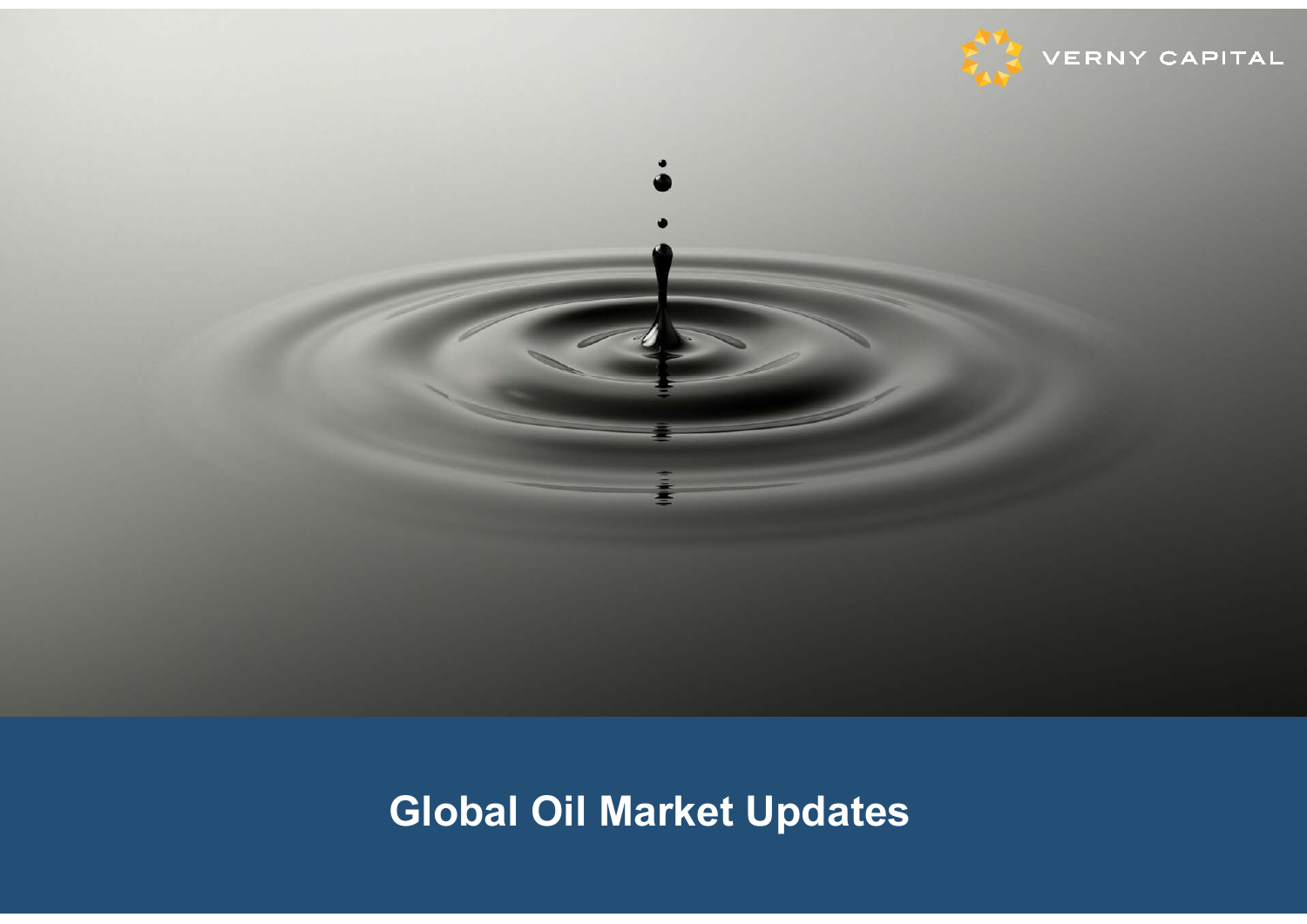### **Global oil prices fell 13% after the US announced the largest ever release of oil from its strategic oil reserves**



**WTI Price 1-Year Trend, USD pb, as at 1 April 2022**



- $\checkmark$  Global oil prices fell 13% in the final week of March, after the US announced that it will release 1mln bpd of oil for six months from its strategic oil reserves starting May. This is in addition to the 30mln to 50mln barrels of oil which could be released by other IEA members.
- $\checkmark$  Concurrently, OPEC+ agreed at a meeting on 31<sup>st</sup> March to raise its May oil production target by 432,000 bpd. Prices also declined due to concerns of lower oil demand from China as Shanghai is set to expand <sup>a</sup> Covid-19 lockdown.
- $\checkmark$  On 4<sup>th</sup> April, Brent crude was down further by 0.6% to USD103.72pb, while WTI crude fell 0.6% to USD98.70pb. Both Brent and WTI benchmarks have gained 38% and 34% respectively in 1Q22, the highest quarterly percentage gains since 2Q20.
- $\checkmark$  The US oil reserves release is expected to ease but not alleviate a potential global oil supply deficit. Expect continued volatility in global oil prices.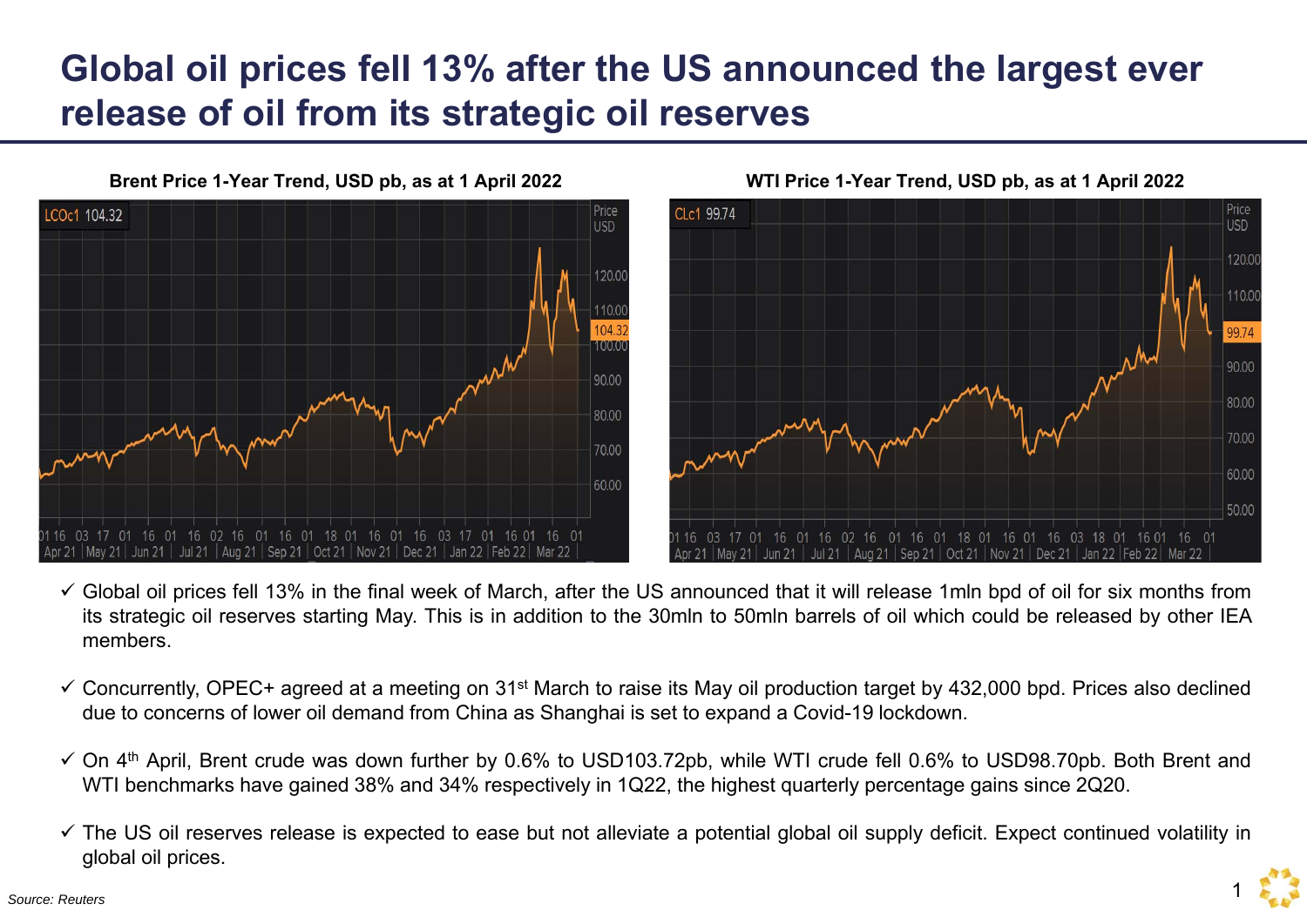#### **Benchmark oil futures forward curves steepened significantly in March, reflecting concerns on geopolitics and global oil supply disruptions**



 $\checkmark$  The forward curve for benchmark oil futures steepened significantly in February and March compared to previous months, supporting front-month prices vs. forward month prices, reflecting strong global oil demand recovery, reduced oil inventories in OECD countries, as well as concerns on geopolitics and global oil supply disruptions.

 $\checkmark$  Forward curves show expectations of Brent price around USD96pb 10 months down the road, while WTI at USD90pb.

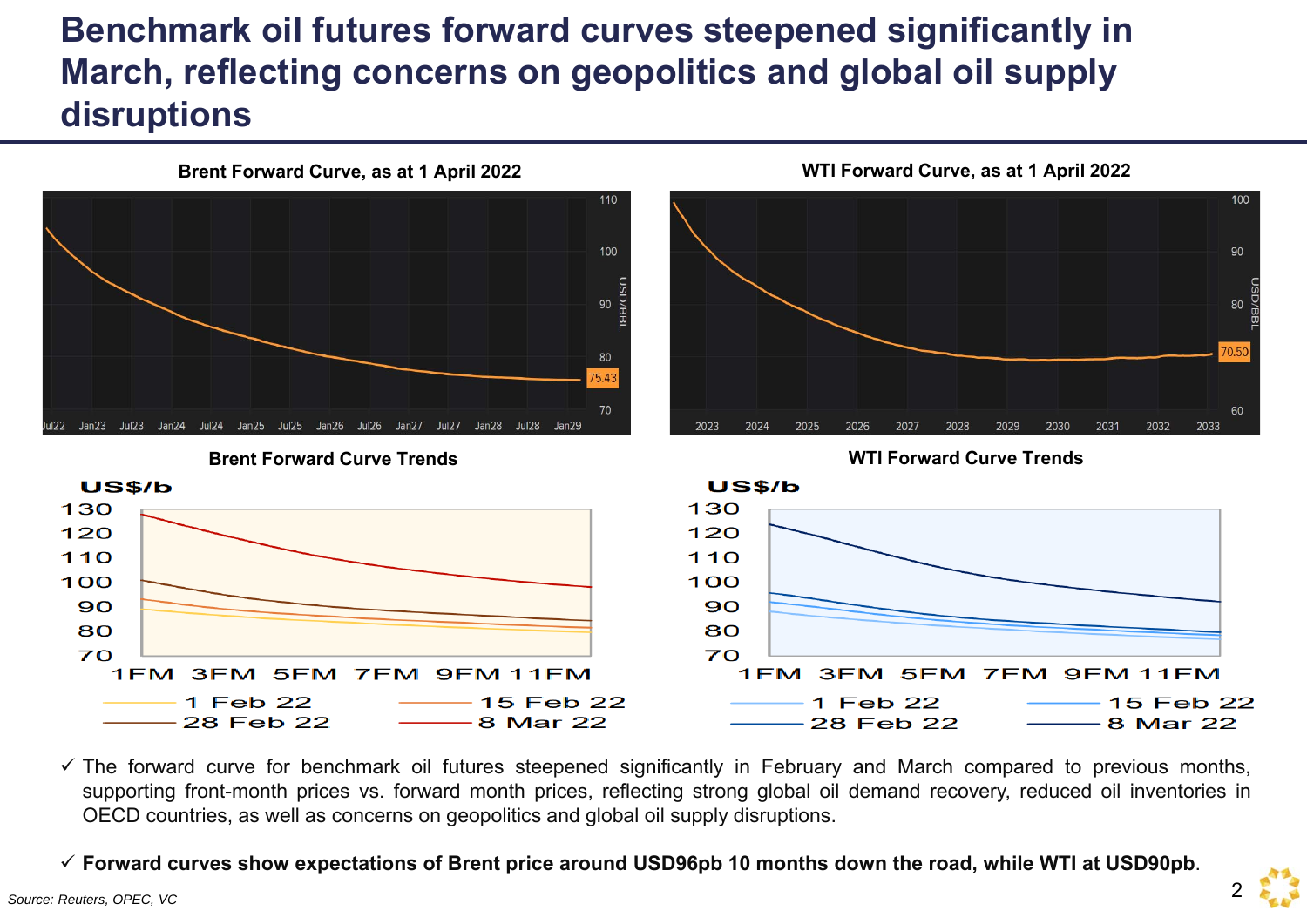#### **Global oil price forecasts and sources**

| <b>Brent Price Forecasts, USD per barrel</b> |                        |                |        |                |                |        |                          |  |
|----------------------------------------------|------------------------|----------------|--------|----------------|----------------|--------|--------------------------|--|
| <b>Source</b>                                | Date of<br>forecast    | <b>1Q22</b>    | 2Q22   | 3Q22           | 4Q22           | 2022   | 2023                     |  |
| <b>ANZ Bank</b>                              | 4 <sup>th</sup> March  | 125.00         | 105.00 | 98.00          | 90.00          | 103.30 | 87.50                    |  |
| <b>Banco Santander</b>                       | 4 <sup>th</sup> March  | 89.00          | 85.00  | 81.00          | 77.00          | 83.00  | 71.00                    |  |
| <b>Bank of America</b>                       | 4 <sup>th</sup> March  | 85.00          | 95.00  | 85.00          | 75.00          | 85.00  | 75.00                    |  |
| <b>Bank of China</b>                         | 4 <sup>th</sup> March  | 90.93          | 90.67  | 90.17          | 87.17          | 89.73  | $\blacksquare$           |  |
| <b>Barclays</b>                              | 4 <sup>th</sup> March  | 88.00          | 92.00  | 94.00          | 92.00          | 92.00  | $\blacksquare$           |  |
| <b>Capital Economics</b>                     | 18 <sup>th</sup> March | 130.00         | 120.00 | 110.00         | 100.00         |        | $\overline{\phantom{0}}$ |  |
| Deutsche Bank                                | 4 <sup>th</sup> March  | 95.00          | 95.00  | 90.00          | 85.00          |        |                          |  |
| <b>EIU</b>                                   | 4 <sup>th</sup> March  | 97.20          | 104.00 | 94.00          | 85.00          | 95.10  | 80.00                    |  |
| <b>JP Morgan</b>                             | 4 <sup>th</sup> March  | 93.00          | 110.00 | 100.00         | 90.00          | 98.00  | 82.00                    |  |
| <b>Oxford Economics</b>                      | 4 <sup>th</sup> March  | 94.39          | 105.17 | 100.06         | 95.27          | 98.72  | 83.27                    |  |
| Raiffeisen                                   | 4 <sup>th</sup> March  | 100.00         | 120.00 | 115.00         | 105.00         | 110.00 | 100.00                   |  |
| Rabobank                                     | 4 <sup>th</sup> March  | 99.00          | 108.33 | 118            | 116.25         | 111.43 | 110.13                   |  |
| <b>UBS</b>                                   | 4 <sup>th</sup> March  |                | 125.00 | 115.00         | 105.00         |        |                          |  |
| <b>Goldman Sachs</b>                         | 8 <sup>th</sup> March  | $\blacksquare$ |        | $\blacksquare$ | $\blacksquare$ | 135.00 | 115.00                   |  |
| Reuters poll (mean)                          | 4 <sup>th</sup> March  | 94.66          | 97.07  | 91.21          | 87.08          |        |                          |  |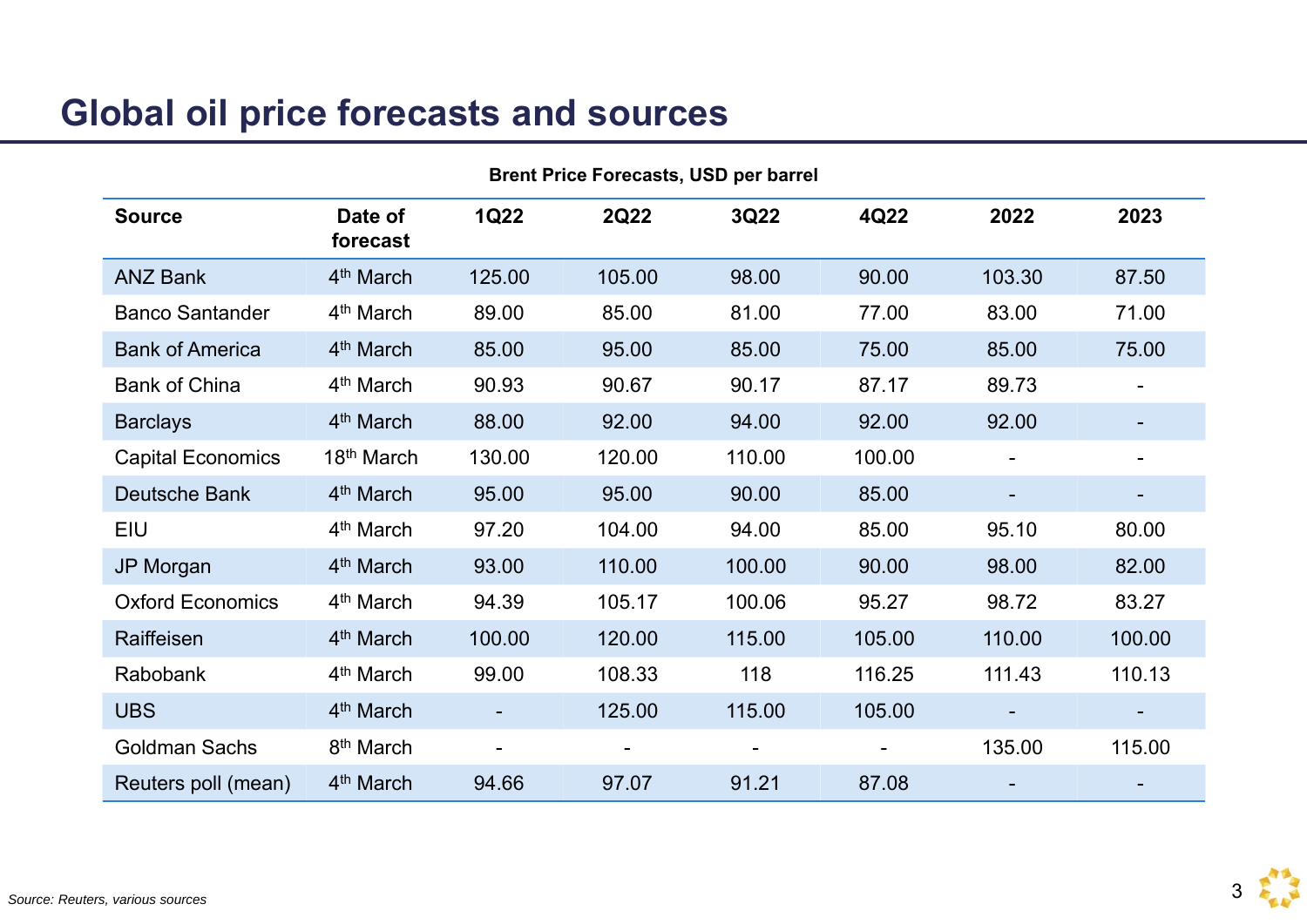# **Impact of inflation and USD fluctuations on OPEC reference basket oil price: nominal vs. real price**



- $\checkmark$  After a 2% decline in January, the USD recovered by 0.1% MoM against the Pound Sterling in February, 0.3% against the Japanese Yen and 0.8% against the Indian Rupee. The USD strength was partially offset by declines against the Euro (0.3%), the Chinese Yuan (0.2%) and Brazilian Real (6.1%).
- $\checkmark$  Reflecting inflationary pressures, in nominal terms (including inflation), the OPEC basket reference (ORB) oil price went up to **USD94.22pb in February** (January USD85.41pb), an increase of 10.3% MoM.
- √ In real terms (excluding inflation), the ORB oil price rose to USD92.02pb in February (January: USD83.83pb), an increase of 9.8% MoM.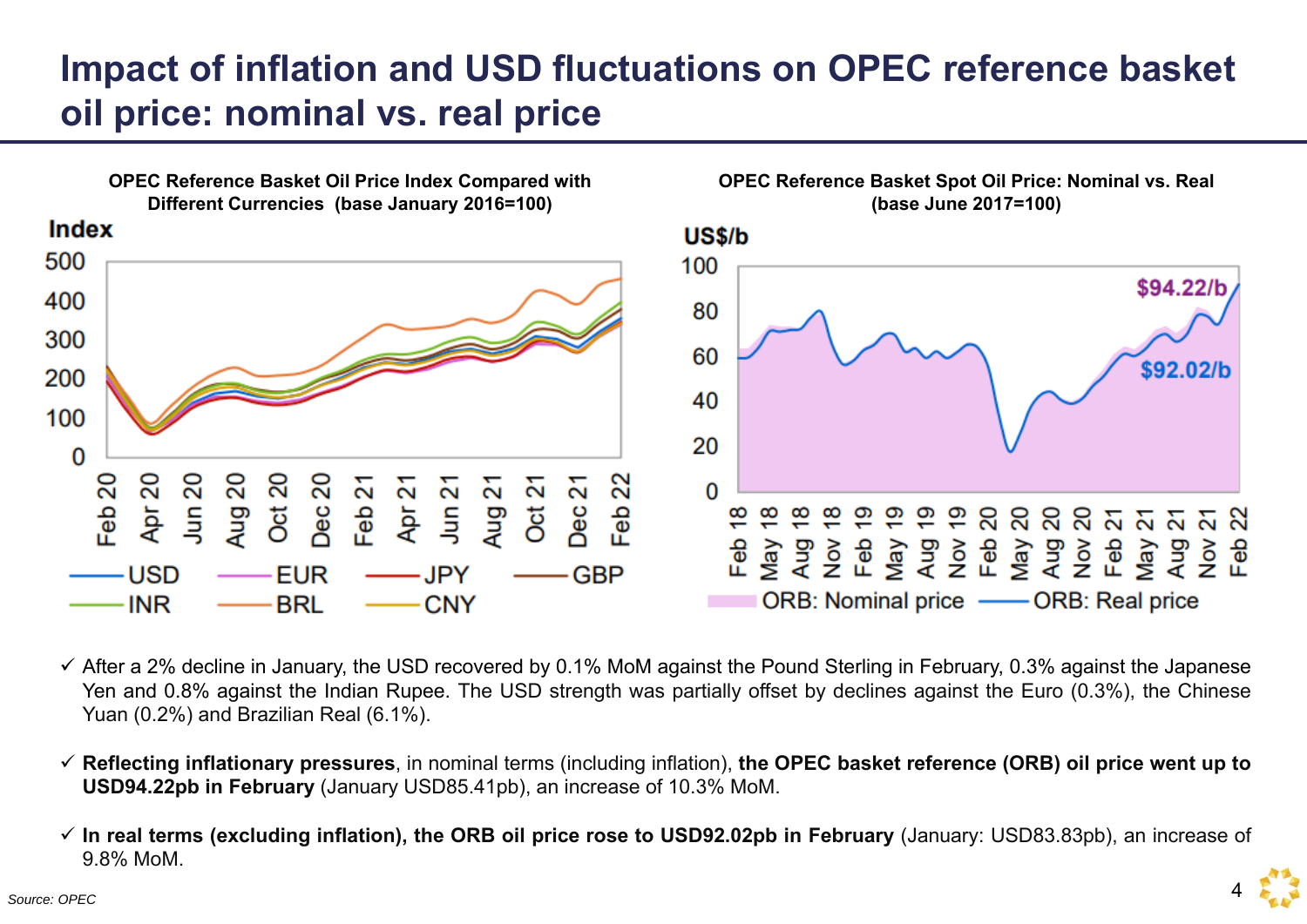### **Global oil demand growth projected at 4.2mln bpd in 2022, with OECD demand growth expected at 1.9mln bpd and non-OECD at 2.3mln bpd**



- **Global oil demand growth is projected at 4.2mln bpd (or +4.3% YoY) to 100.90mln bpd in 2022**, with OECD demand growth forecast at 1.9mln bpd and non-OECD at 2.3mln bpd.
- $\checkmark$  This compared to global oil demand growth of 5.7mln bpd (or+ 6.3% YoY) to 96.74mln bpd registered in 2021 (OECD: +2.7mln bpd at 44.67mln bpd, non-OECD: +3.1mln bpd at 52.07mln bpd).
- **2022 oil demand growth drivers**: (i) robust oil usage in the transportation, industrial & trade-related sectors in OECD Americas, Europe and Asia Pacific, (ii) petrochemical industry demand in Americas, South Korea and Japan, (iii) competition in gas markets support fuel switching in some in Europe and Asia Pacific markets.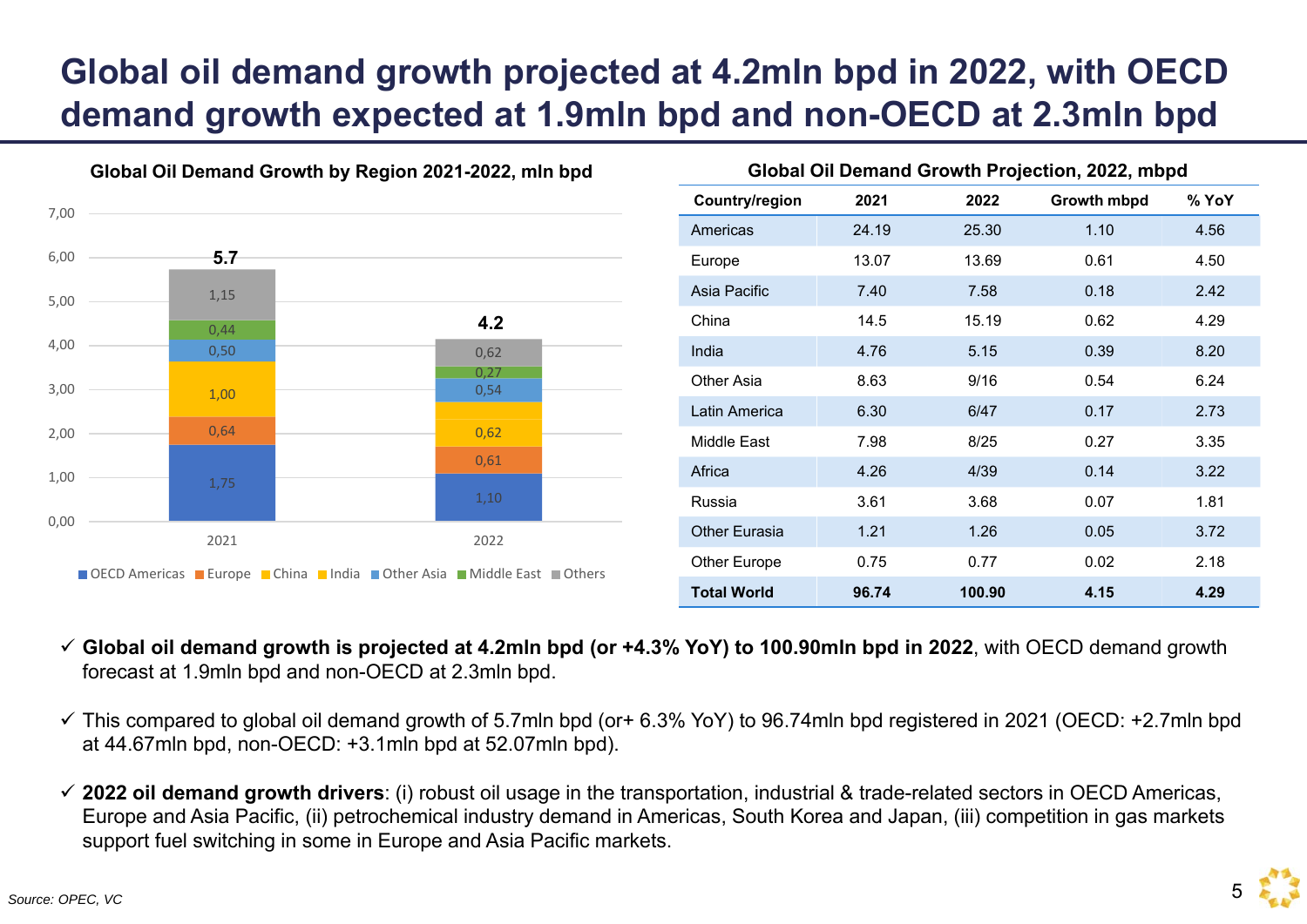# **Global oil supply growth projected at 8.1mln bpd in 2022, led by OPEC supply growth of 5.3mln bpd and non-OPEC of 3mln bpd**



| Non-OPEC Oil Supply Growth Projection, 2022, mbpd |       |       |         |         |  |  |  |
|---------------------------------------------------|-------|-------|---------|---------|--|--|--|
| Country/region                                    | 2021  | 2022  | Growth  | % YoY   |  |  |  |
| Americas                                          | 25.16 | 26.39 | 1.24    | 4.91    |  |  |  |
| Europe                                            | 3.78  | 3.87  | 0.09    | 2.43    |  |  |  |
| Asia Pacific                                      | 0.50  | 0/53  | 0.03    | 6.04    |  |  |  |
| China                                             | 4.30  | 4.36  | 0.06    | 1.34    |  |  |  |
| India                                             | 0.75  | 0.77  | 0.02    | 2.21    |  |  |  |
| Other Asia                                        | 2.42  | 2.41  | $-0.01$ | $-0.53$ |  |  |  |
| Latin America                                     | 5.96  | 6.24  | 0.28    | 4.77    |  |  |  |
| Middle East                                       | 3.24  | 3.34  | 0.10    | 3.22    |  |  |  |
| Africa                                            | 1.34  | 1.26  | $-0.08$ | $-6.10$ |  |  |  |
| Russia                                            | 10.80 | 11.76 | 0.96    | 8.93    |  |  |  |
| Other Eurasia                                     | 2.93  | 3.16  | 0.23    | 7.81    |  |  |  |
| <b>Other Europe</b>                               | 0.11  | 0.10  | $-0.01$ | $-6.90$ |  |  |  |
| <b>Total non-</b><br><b>OPEC</b>                  | 63.57 | 66,59 | 3.02    | 4.75    |  |  |  |

 $\checkmark$  Global oil supply growth is anticipated at 8.1mln bpd in 2022, with OPEC supply growth forecast at 5.27mln bpd and non-OPEC at 3.02mln bpd (to average 66.59mln bpd). This compared to global oil supply growth of 5.7mln bpd in 2021 (OPEC: +5.1mln bpd, non-OPEC +0.6mln bpd to average 63.6mln bpd).

 $\checkmark$  In February, OPEC crude oil production increased by 0.44mln bpd MoM to average at 28.47mln bpd (January: +0.06mln bpd MoM increase to 27.98mln bpd). Meanwhile, non-OPEC oil production was estimated to grow by 0.52mln bpd MoM to 71.03mln bpd. As such, preliminary data indicates that global oil supply rose by 0.96mln bpd MoM to average 99.56mln bpd in February.

The main drivers of non-OPEC oil supply in 2022 are expected to be the US, Russia, Canada, Brazil, Guyana and Norway.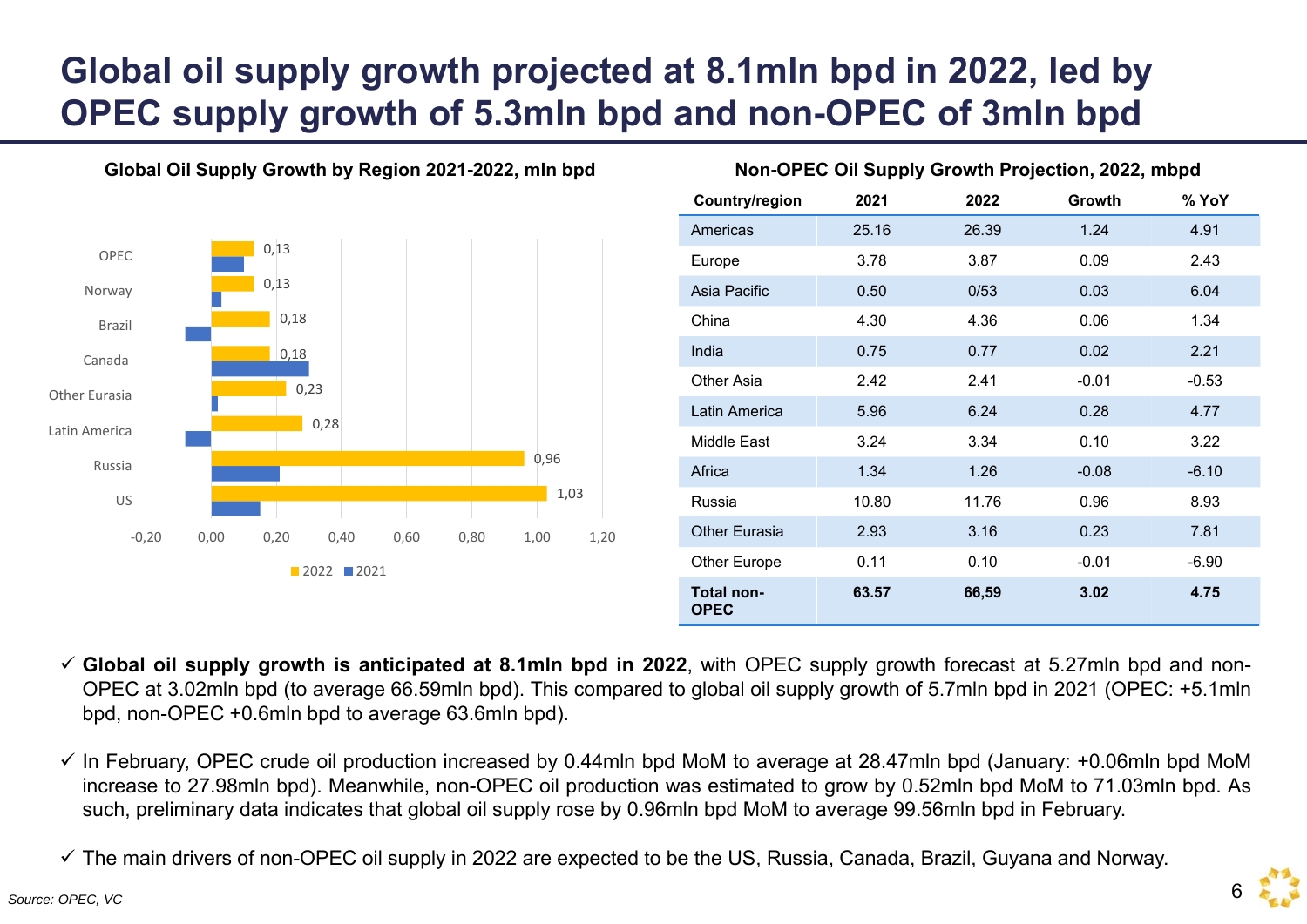# **Share of OPEC output in global oil production stood at 28.6% in February**

| OPEC Oil Supply, 2020-February 2022, '000 bpd |        |        |                 |                 |                 |                       |
|-----------------------------------------------|--------|--------|-----------------|-----------------|-----------------|-----------------------|
| <b>OPEC</b>                                   | 2020   | 2021   | <b>Dec 2021</b> | <b>Jan 2022</b> | <b>Feb 2022</b> | <b>Change Feb/Jan</b> |
| Algeria                                       | 897    | 908    | 964             | 973             | 974             | 2                     |
| Angola                                        | 1,248  | 1,118  | 1,164           | 1,151           | 1,175           | 23                    |
| Congo                                         | 288    | 263    | 266             | 257             | 271             | 15                    |
| <b>Equatorial Guinea</b>                      | 115    | 100    | 100             | 94              | 84              | $-9$                  |
| Gabon                                         | 195    | 186    | 205             | 183             | 197             | 14                    |
| Iran                                          | 1,988  | 2,405  | 2,482           | 2,502           | 2,546           | 44                    |
| Iraq                                          | 4,409  | 4,024  | 4,273           | 4,231           | 4,268           | 36                    |
| Kuwait                                        | 2,430  | 2,415  | 2,551           | 2,578           | 2,610           | 32                    |
| Libya                                         | 367    | 1,148  | 1,053           | 1,002           | 1,107           | 105                   |
| Nigeria                                       | 1,579  | 1,373  | 1,279           | 1,427           | 1,417           | $-10$                 |
| Saudi Arabia                                  | 9,182  | 9,091  | 9,949           | 10,053          | 10,193          | 141                   |
| <b>UAE</b>                                    | 2,802  | 2,718  | 2,879           | 2,925           | 2,951           | 26                    |
| Venezuela                                     | 500    | 558    | 718             | 658             | 680             | 21                    |
| <b>Total OPEC</b>                             | 25,640 | 26,309 | 27,883          | 28,033          | 28,473          | 440                   |

 OPEC crude oil production increased by 0.44mln bpd MoM to average at 28.47mln bpd in February (January: +0.06mln bpd MoM increase to 27.98mln bpd), driven mainly by Saudi Arabia and Libya, while oil production in Nigeria and Equatorial Guinea declined.

- $\checkmark$  The share of OPEC output in global oil production increased by 0.2% to 28.6% in February.
- $\checkmark$  For 2022, OPEC crude oil production is projected to grow by 0.13mln bpd to average 5.27mln bpd.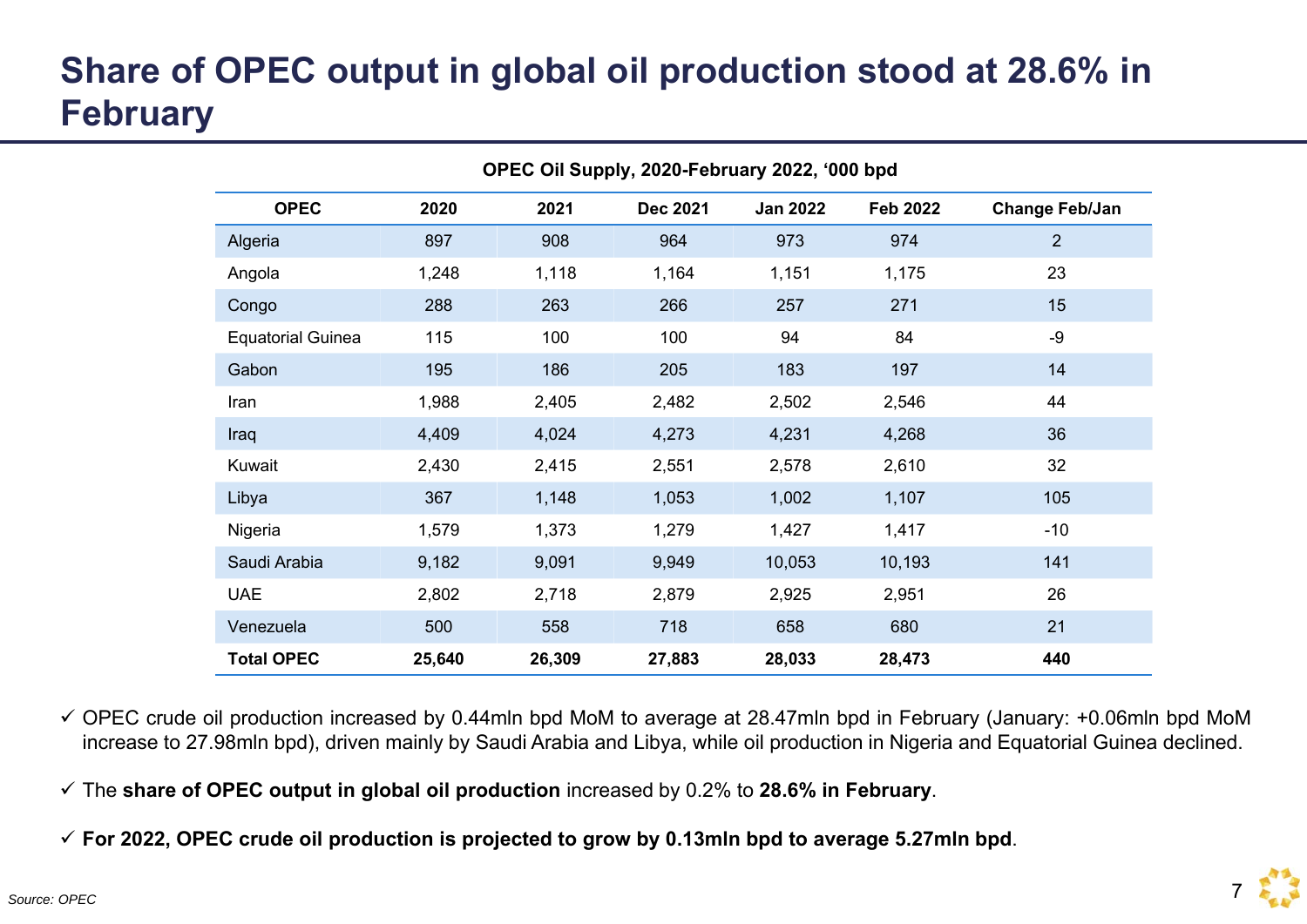#### **Global Oil Supply & Demand Balance Projections for 2022**



**OPEC's Share of Global Oil Output**

#### **Global Oil Supply & Demand Balance Projection for 2022, mbpd**

|                                                        | 2021  | <b>1Q22</b> | <b>2Q22</b> | 3Q22   | 4Q22   | 2022   | Chg<br>2022/<br>21 |
|--------------------------------------------------------|-------|-------------|-------------|--------|--------|--------|--------------------|
| World oil<br>demand                                    | 96.74 | 99.14       | 99.78       | 101.36 | 103.24 | 100.90 | 4.15               |
| Non-OPEC<br>supply                                     | 68.72 | 70.98       | 71.40       | 72.02  | 73.04  | 71.87  | 3.15               |
| <b>Difference</b><br>i.e. demand<br>for OPEC<br>supply | 28.02 | 28.16       | 28.38       | 29.35  | 30.20  | 29.03  | 1.00               |

**Global Oil Supply & Demand Balance, 2021-2022**



- **The demand for OPEC oil supply is projected at 29.03mln bpd in 2022** in order to achieve global oil demandsupply balance, 1mln bpd higher than in 2021.
- $\checkmark$  Demand for OPEC oil supply in 1Q22, 2Q22, 3Q22 and 4Q22 is forecast to be higher by 1.9mln bpd, 1.3mln bpd, 0.6mln bpd and 0.2mln bpd respectively.
- $\checkmark$  Global oil balance recorded a deficit of 1.72mln bpd in 2021 (global oil demand was 96.74mln bpd, while non-OPEC and OPEC produced 68.72mbpd and 26.31mbpd respectively).